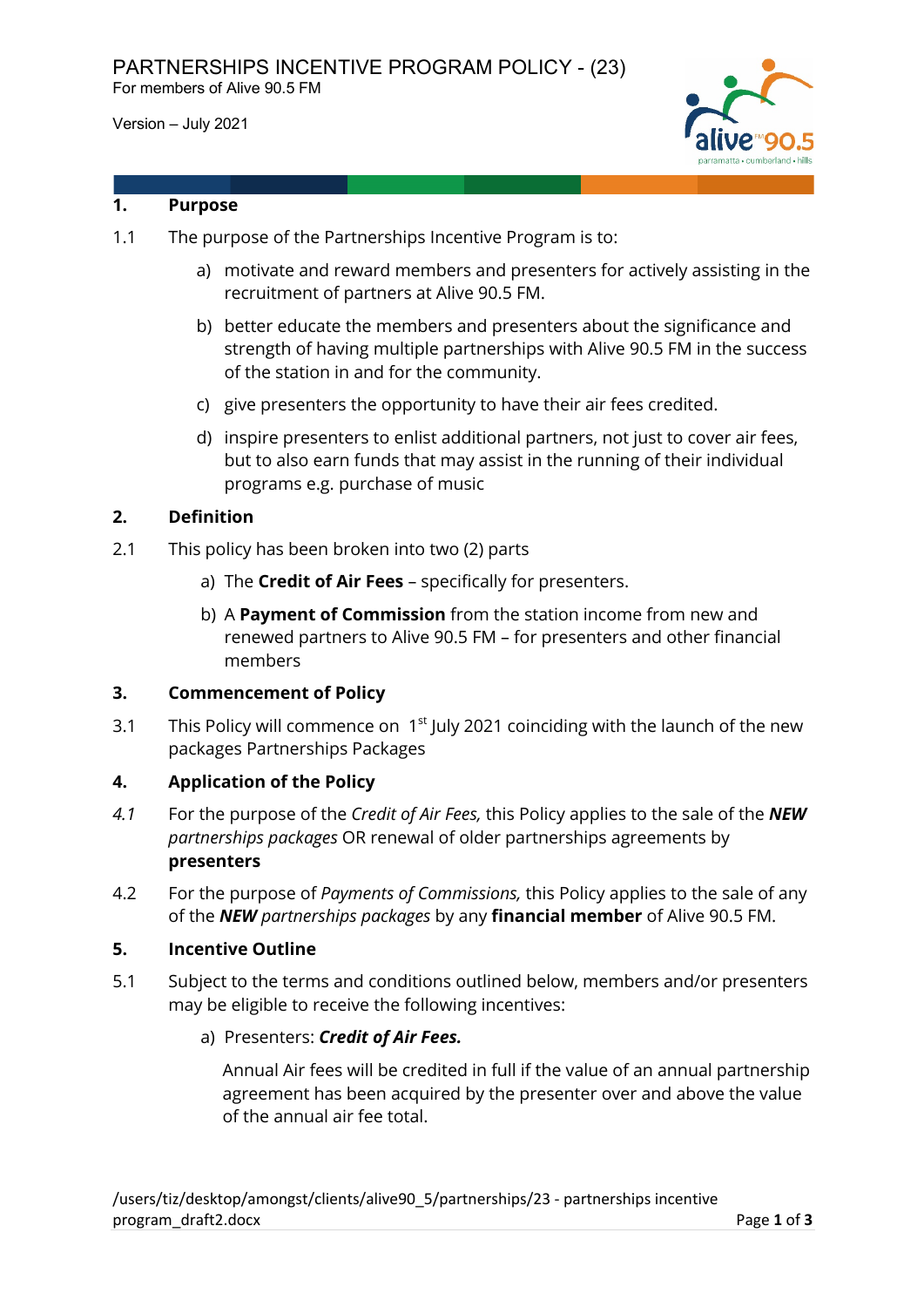Version – July 2021



Annual Air fees will be credited in part If the value of the annual partnership agreement is less than the value of the total air fees. The balance of the air fees will be payable by the presenter

#### *Example 1:*

| Total Annual Air fees for 12 months (2 hr/wk)         | \$1140 |
|-------------------------------------------------------|--------|
| Total Partnership Agreement value (not including GST) | \$2000 |
| Total Annual Air Fees to be paid by presenter         | \$0    |
| Example 2:                                            |        |
| Total Annual Air fees for 12 months (2 hr/wk)         | \$1140 |
| Total Partnership Agreement value (not including GST) | \$1000 |
| Total Annual Air Fees to be paid by presenter         | \$140  |

## b) Presenters: *Payment of Commission.*

A presenter is eligible to a 20% commission on the total amount of the annual Partnership Agreement (excluding GST) if the value of the Agreement is over and above the value of the total annual air fees.

| Example 1:                                            |        |
|-------------------------------------------------------|--------|
| Total Annual Air fees for 12 months (2 hr/wk)         | \$1140 |
| Total Partnership Agreement value (not including GST) | \$2000 |
| Total Annual Air Fees to be paid by presenter         | \$0    |
| Total commission payable to presenter                 | \$400  |
| Example 2:                                            |        |
| Total Annual Air fees for 12 months (2 hr/wk)         | \$1140 |
| Total Partnership Agreement value (not including GST) | \$1000 |
| Total Annual Air Fees to be paid by presenter         | \$140  |
| Total commission payable to presenter                 | \$0    |

c) General Members: *Payment of Commission.*

A General Member is eligible to a 20% commission on the total amount of the annual Partnership Agreement (excluding GST).

*Example 1:*

| Total Partnership Agreement value (not including GST) | \$2000 |
|-------------------------------------------------------|--------|
| Total commission payable to presenter                 | \$400  |